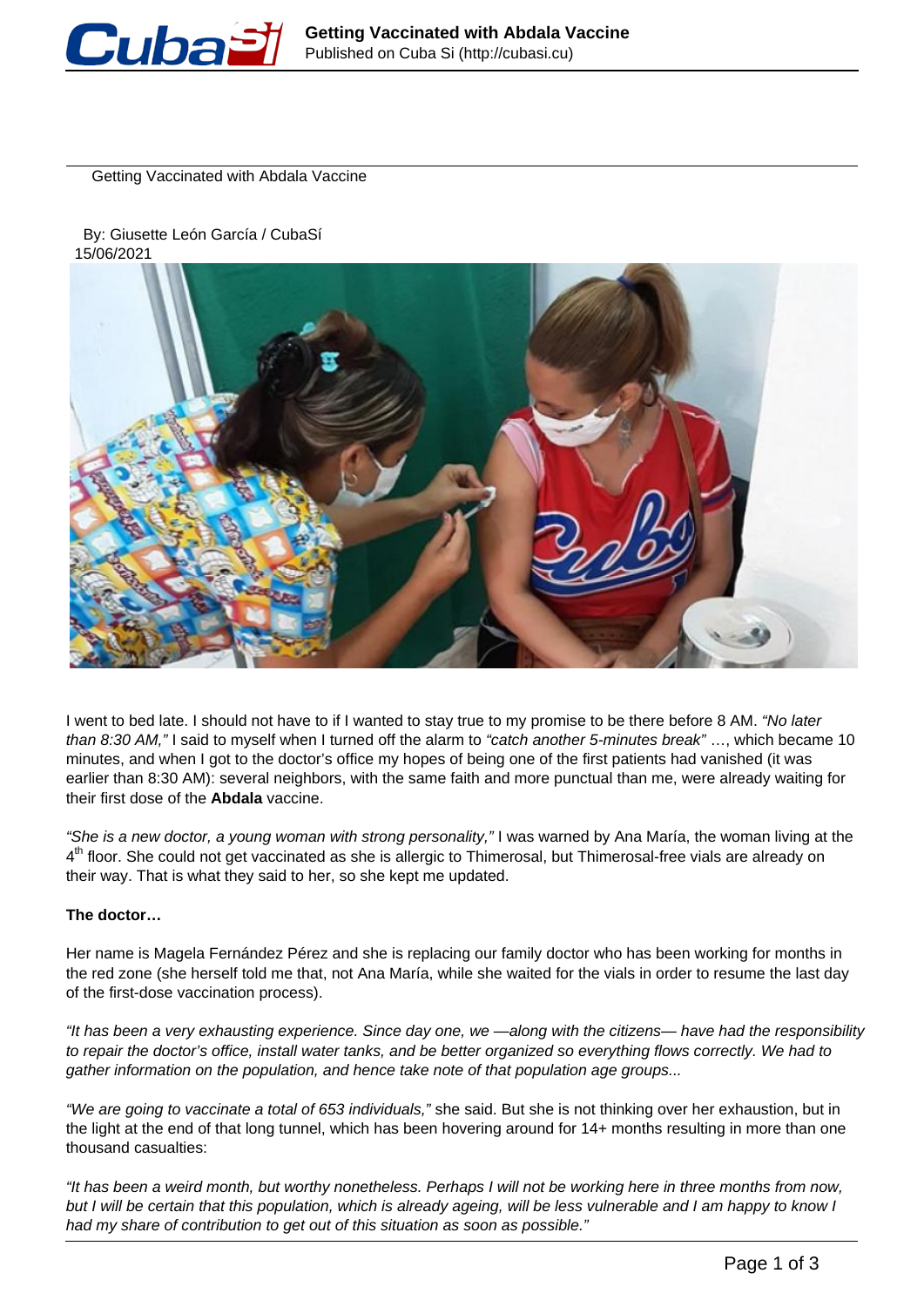

She has done a lot more…I told myself, but I did not voice out my thoughts as I did not want to interrupt her:

"We have ruled out some individuals who are allergic to Thimerosal and others who got vaccinated in their work places. But then, we included individuals whose home address is not here, but they live with their couples or they just came from other provinces and could not make it to get back. Well, they all get vaccinated here.

"People's behavior has been amazing. Luckily, we have not experienced any negative reaction. They have been so grateful. People get in here and start to take pictures so everyone knows they are getting vaccinated with the **Abdala** vaccine. Some, in the initial interview, have their high blood pressure. But it has not been necessary to medicate them. They sit, chat for a few minutes, and they are ready. It is the excitement!"

Luckily, the small place where we have talked has not played its role as it was designed to provide first aid to those suffering any adverse event.

# **The stomatologist…**

"You are going to get vaccinated, right? Wait and see my point…" And she is not bluffing. The fact is that in order to be someone who manages very well that big syringe with which stomatologist work, she perfectly handles that small syringe everyone wants to be immunized with worldwide:

"It has been a wonderful experience to me. There is a difference between working with mouth cavities and vaccinating patients who tell me it does not hurt them. They did not even feel it. It makes me happy. I love what I do. I have a sense of professional belonging. That is why I studied for and I have engaged in this mission with joy no matter it is not my usual work."

And you will notice at a glance the joy of Zunamy Álvarez Hevia. And I tested first hand her grace with syringe when it was my time to get vaccinated with **Abdala**.

#### **The nurse…**

Her main role is played at the recovery room. There, nurses take vitals along with two medicine students. They also fill the vaccination cards…But similar to doctors, they focus on every single detail and when exhaustion comes, they hold to a conviction:

"Although we are still talking about vaccine candidates, results have been very positive and I see this whole process as healing stage for all of us, a huge relief."

Yusnelis Llerena Tombo is not new in the neighborhood. She works as a nurse at the doctor's office and she also lives in the same building. And she confesses: "My patients are my neighbors. They are family." But I did not know she has been working in the primary health care for only five years. She worked as an intensive care nurse, which is her majoring. However, primary health care is something magical for her: "We are here every day. We advise people. We do preventive work. We accompany patients and become friends. We heal with our words."

# **The female students…**

It is my turn. My blood pressure is normal (110-80), my body temperature 36,5…I am ok. Any allergies? None. My vitals are correct. My recorder is on. I have to take advantage on the fact that girl students are responsible of welcoming, surveying, and doing the initial examination to patients about to get vaccinated with **Abdala**. What is your opinion on this experience?

"I am in my fourth school year and I have been always linked to this doctor's office. Then, when I was told about this vaccination process, I wanted to come here together with María Alejandra, who has spent her time in the active population inquiry. We already knew the population here and got real close to them. My experience has been great. All patients have helped us and they understood the work we were doing. They have cared for us. They have babied us. Some offer us a fruit juice, s snack, encouraging words when we are tired…," Lianne López Guerra said.

Her schoolmate, in her third school year at the university, cannot deny that "we do miss the academic side of the school. But we understand it was necessary to pause to carry out the population inquiry, which helps the find the